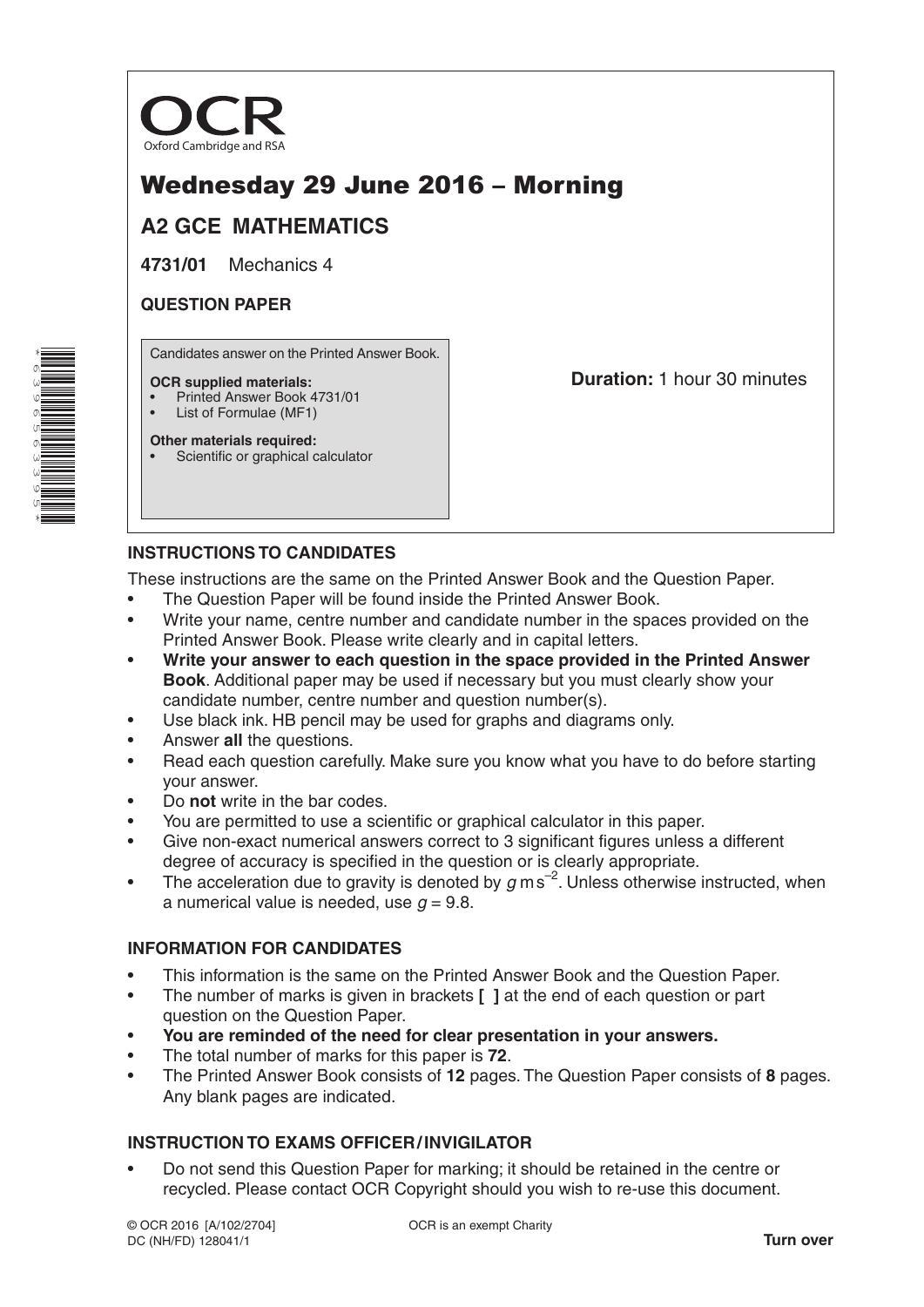#### Answer **all** the questions.

**1**  A uniform square lamina, of mass 5 kg and side 0.2m, is rotating about a fixed vertical axis that is perpendicular to the lamina and that passes through its centre. A couple of constant moment 0.06Nm is applied to the lamina. The lamina turns through an angle of 155 radians while its angular speed increases from  $8 \text{ rad s}^{-1}$  to  $\omega \text{ rad s}^{-1}$ . Find  $\omega$ . [4]





Boat *A* is travelling with constant speed  $7.9 \text{ m s}^{-1}$  on a course with bearing 035°. Boat *B* is travelling with constant speed 10.5ms<sup>-1</sup> on a course with bearing 330°. At one instant, the boats are 1500m apart with *B* on a bearing of 125° from *A* (see diagram).

- **(i)** Find the magnitude and the bearing of the velocity of *B* relative to *A*.  $[5]$
- **(ii)** Find the shortest distance between *A* and *B* in the subsequent motion.  $\begin{bmatrix} 2 \end{bmatrix}$
- **(iii)** Find the time taken from the instant when *A* and *B* are 1500m apart to the instant when *A* and *B* are at the point of closest approach. **[2]**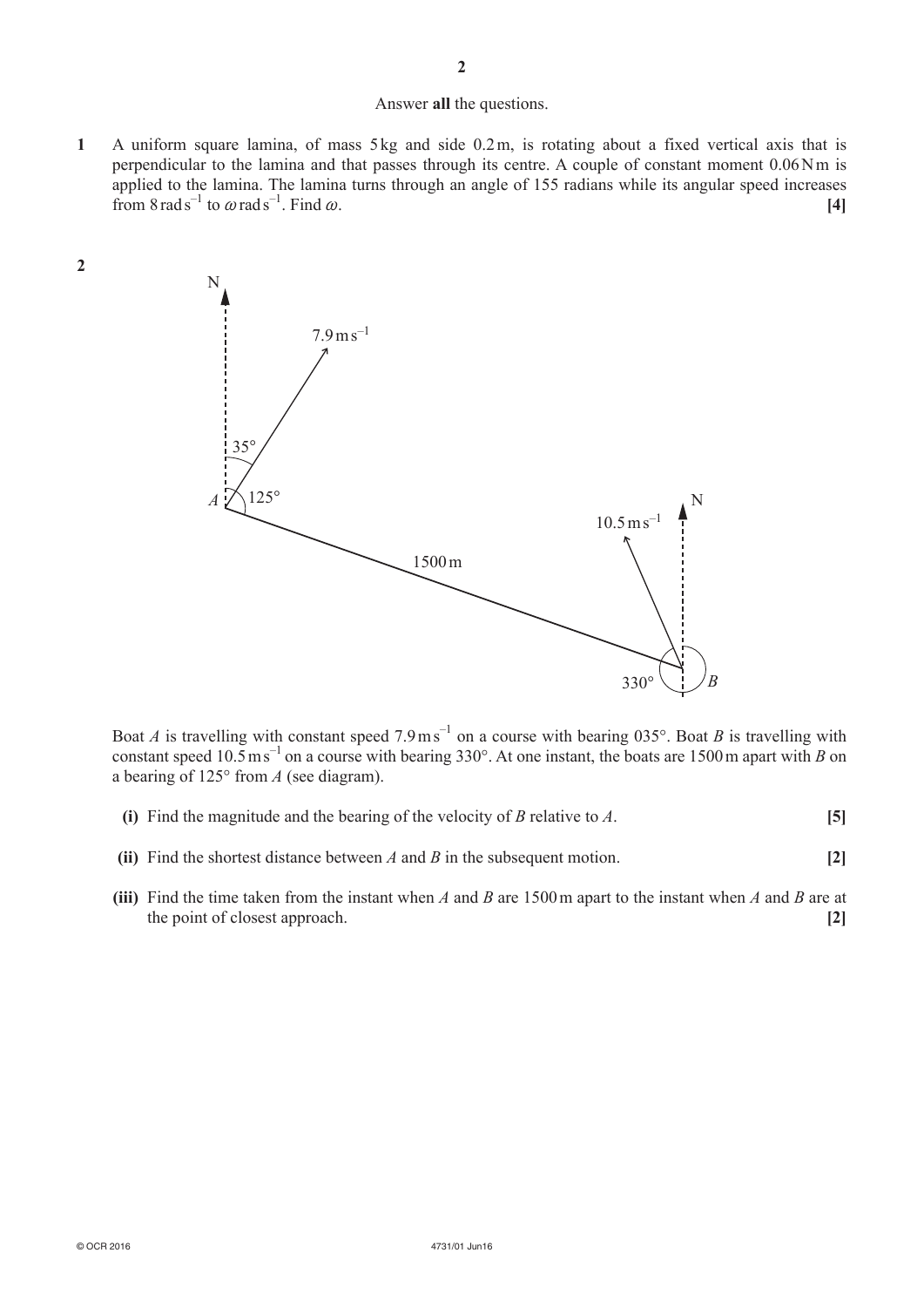



Two uniform rods *AB* and *BC*, each of length *a* and mass *m*, are rigidly joined together so that *AB* is perpendicular to *BC*. The rod *AB* is freely hinged to a fixed point at *A.* The rods can rotate in a vertical plane about a smooth fixed horizontal axis through *A*. One end of a light elastic string of natural length *a* and modulus of elasticity  $\lambda mg$  is attached to *B*. The other end of the string is attached to a fixed point *D* vertically above *A*, where  $AD = a$ . The string *BD* makes an angle  $\theta$  radians with the downward vertical (see diagram).

**(i)** Taking *D* as the reference level for gravitational potential energy, show that the total potential energy *V* of the system is given by

$$
V = \frac{1}{2}mga(\sin 2\theta - 3\cos 2\theta) + \frac{1}{2}\lambda mga(2\cos\theta - 1)^2 - 2mga.
$$
 [5]

(ii) Given that  $\theta = \frac{1}{4}\pi$  is a position of equilibrium, find the exact value of  $\lambda$ . [4]

**(iii)** Find  $\frac{d^2V}{d\theta^2}$ d 2 2  $\frac{2V}{\theta^2}$  and hence determine whether the position of equilibrium at  $\theta = \frac{1}{4}\pi$  is stable or unstable. [4]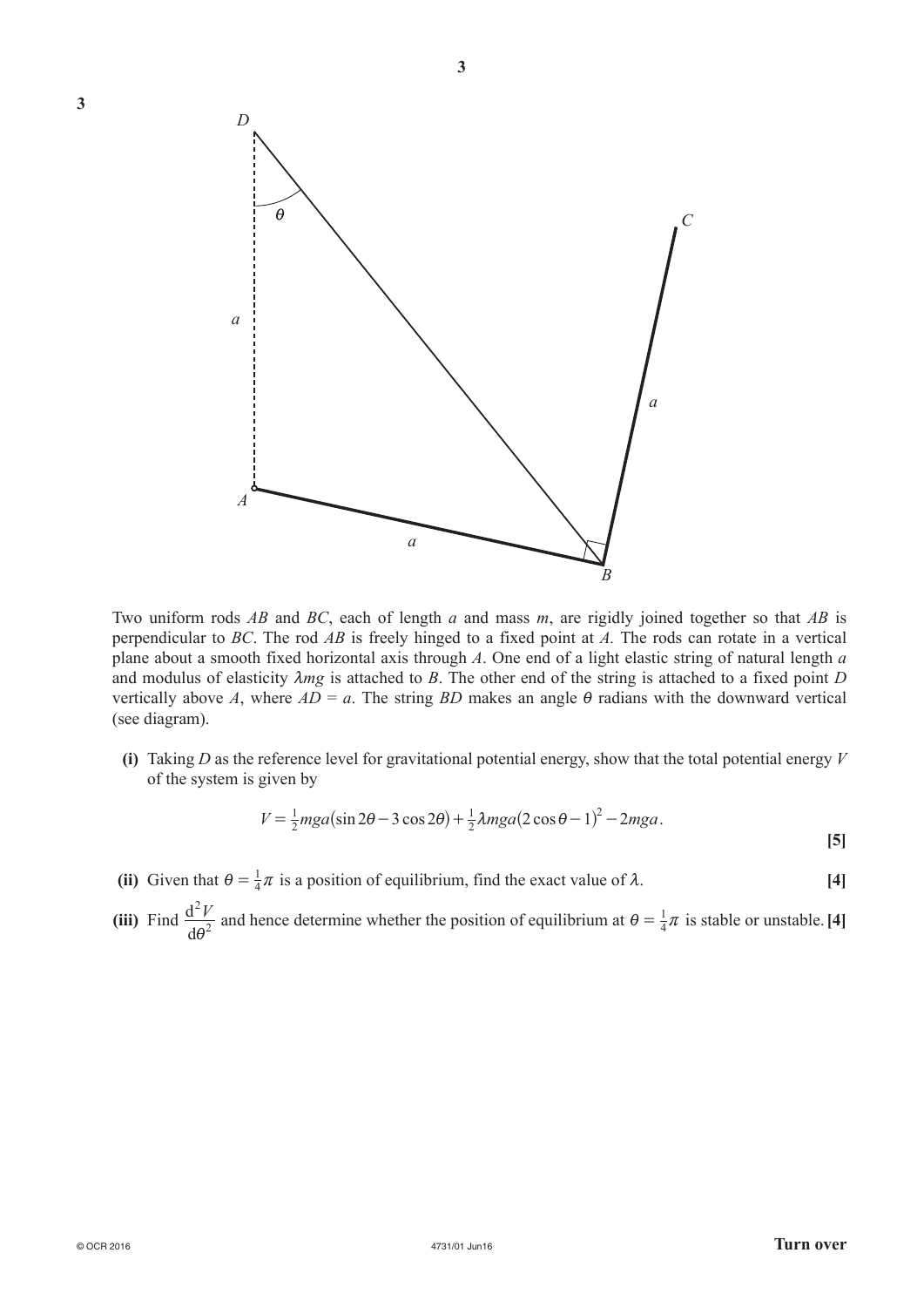- **4** The region bounded by the curve  $y = 2e^{\frac{1}{2}x}$  for  $0 \le x \le 2$ , the *x*-axis, the *y*-axis and the line  $x = 2$ , is occupied by a uniform lamina.
	- **(i)** Find the exact value of the *y*-coordinate of the centre of mass of the lamina. **[6]**

As shown in the diagram below, a uniform lamina occupies the closed region bounded by the *x-*axis, the *y*-axis and the curve  $y = f(x)$  where



**(ii)** Find the exact value of the *x*-coordinate of the centre of mass of the lamina. **[7]**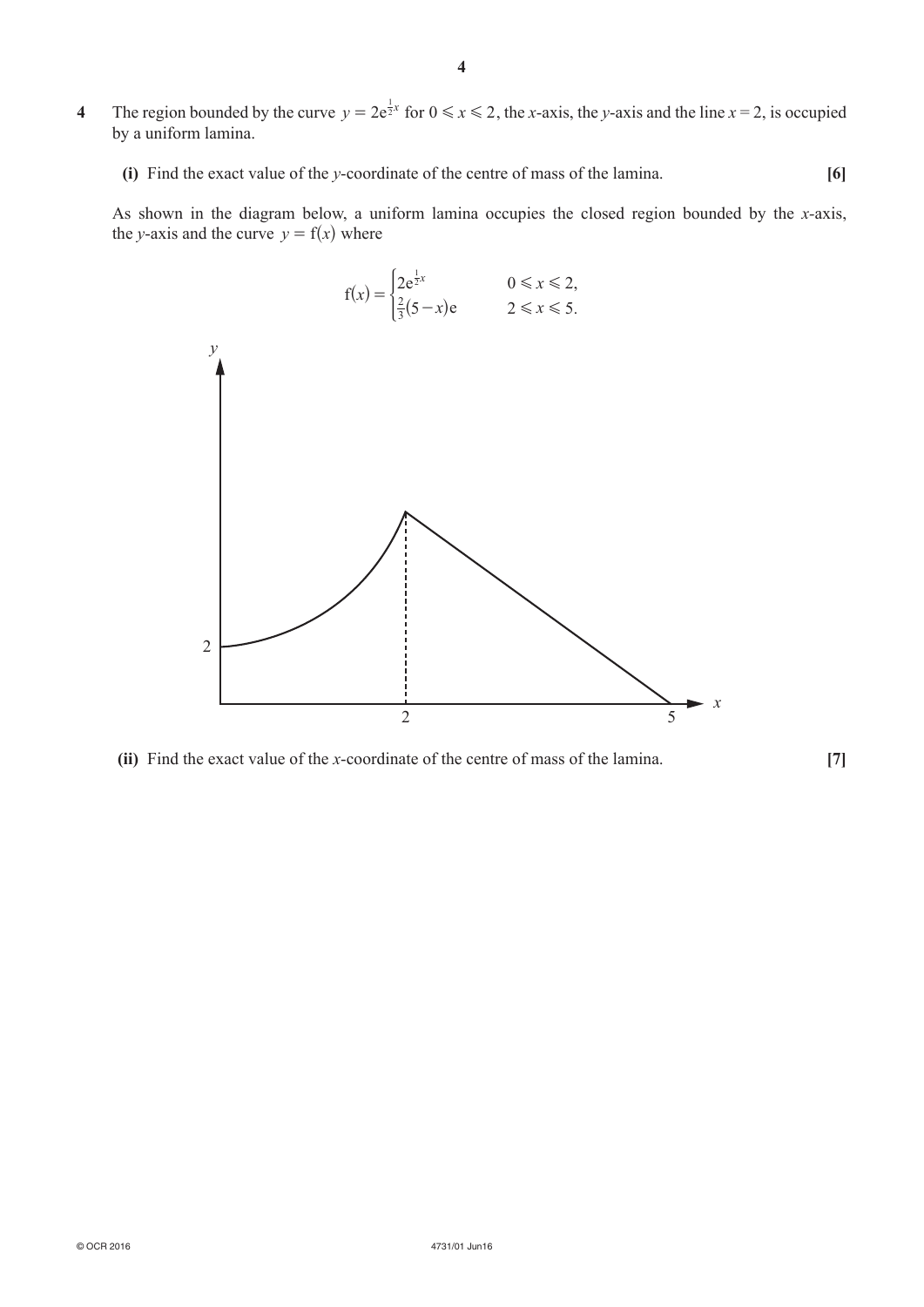- **5**  A uniform rod *AB* has mass 2*m* and length 4*a*.
	- **(i)** Show by integration that the moment of inertia of the rod about an axis perpendicular to the rod through *A* is  $\frac{32}{3}$  *ma*<sup>2</sup>  $\frac{32}{3}ma^2$  [4]

The rod is initially at rest with *B* vertically below *A* and it is free to rotate in a vertical plane about a smooth fixed horizontal axis through *A*. A particle of mass *m* is moving horizontally in the plane in which the rod is free to rotate. The particle has speed *v*, and strikes the rod at *B*. In the subsequent motion the particle adheres to the rod and the combined rigid body *Q*, consisting of the rod and the particle, starts to rotate.

**(ii)** Find, in terms of *v* and *a*, the initial angular speed of *Q*.  $[4]$ 

At time *t* seconds the angle between *Q* and the downward vertical is  $\theta$  radians.

(iii) Show that 
$$
\dot{\theta}^2 = k \frac{g}{a} (\cos \theta - 1) + \frac{9v^2}{400a^2}
$$
, stating the value of the constant k. [4]

**(iv)** Find, in terms of *a* and *g*, the set of values of  $v^2$  for which *Q* makes complete revolutions. [2]

When *Q* is horizontal, the force exerted by the axis on *Q* has vertically upwards component *R*.

(v) Find *R* in terms of *m* and *g*.  $[4]$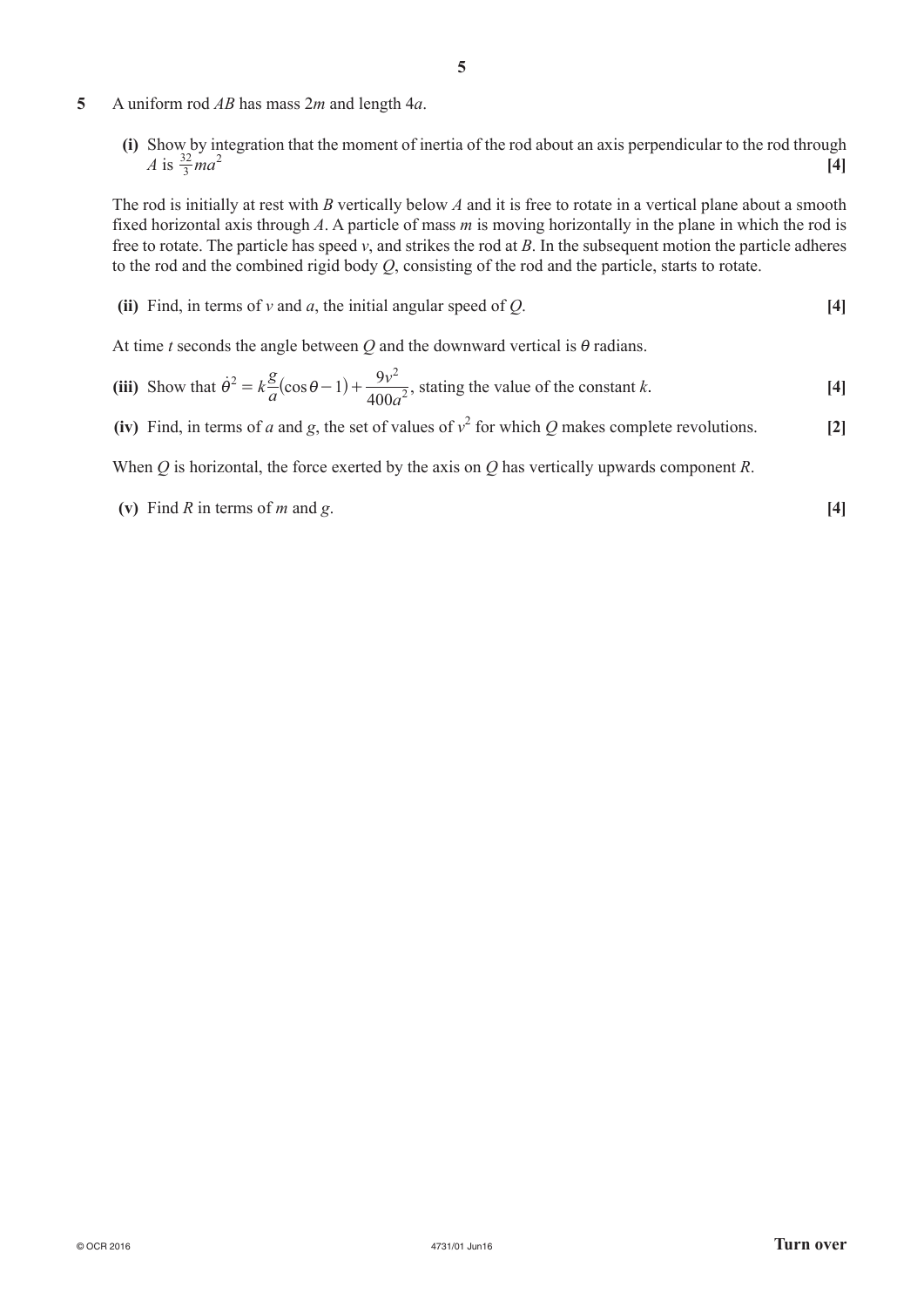*A*

*P*

1m

*x*m



*B*

*C*

1  $m$ 

(i) Show that the moment of inertia of the pendulum about the axis of rotation is  $(10x^2 - 19x + 12)$  kgm<sup>2</sup>.

**[6]**

The pendulum is making small oscillations about the equilibrium position, such that at time *t* seconds the angular displacement that the pendulum makes with the downward vertical is  $\theta$  radians.

- **(ii)** Find the angular acceleration of the pendulum, in terms of *x*, *g* and  $\theta$ . [4]
- (iii) Show that the motion is approximately simple harmonic, and show that the approximate period of oscillations, in seconds, is given by  $2\pi \sqrt{\frac{20x-389}{(19-20)}}$  $20x^2 - 38x + 24$ *x*  $x^2 - 38x$ *g* 2  $\pi \sqrt{\frac{20x^2 - 38x + 24}{(19 - 20x)g}}$  . [2]
	- **(iv)**  Hence find the value of *x* for which the approximate period of oscillations is least. **[3]**

#### **END OF QUESTION PAPER**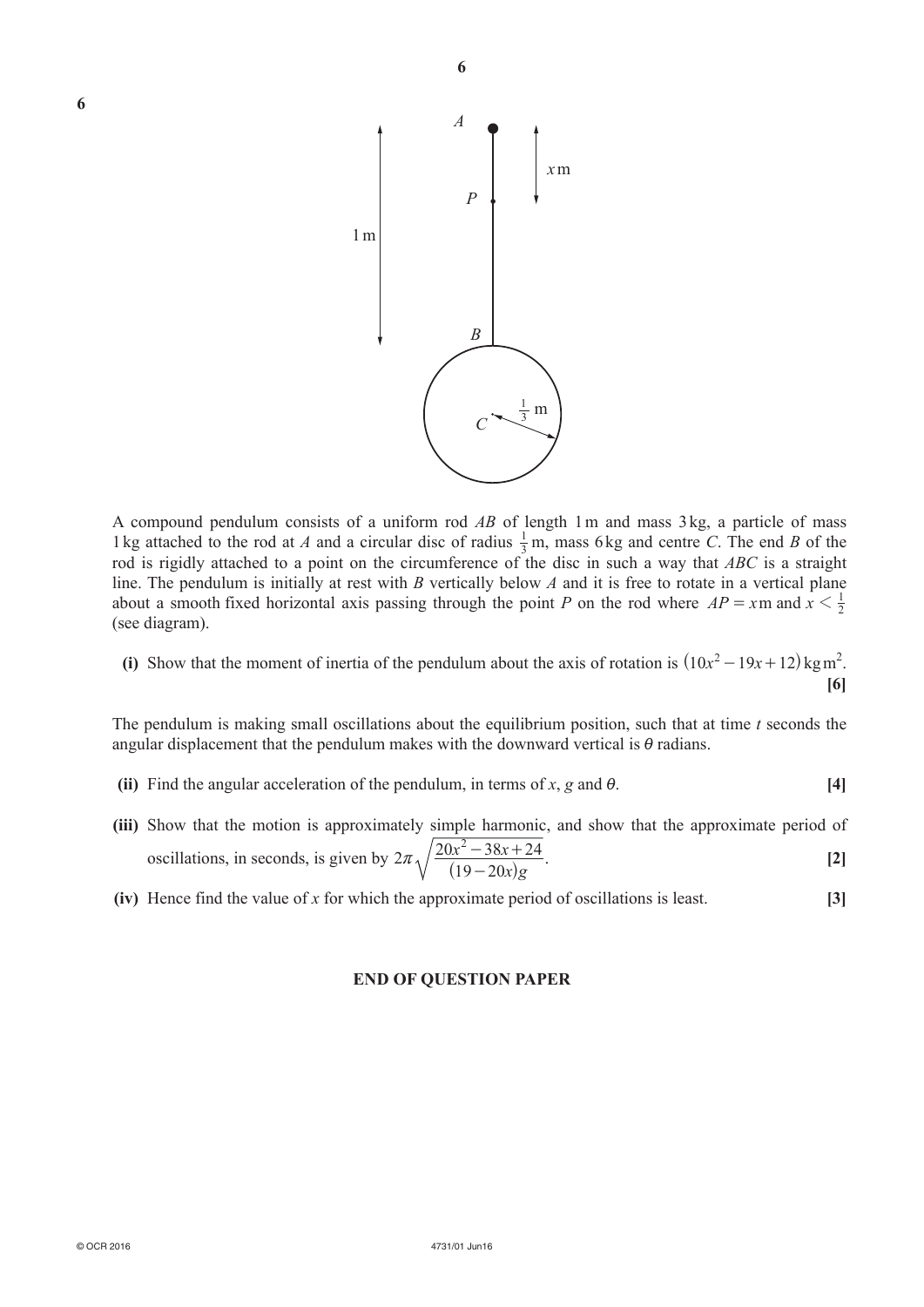#### **BLANK PAGE**